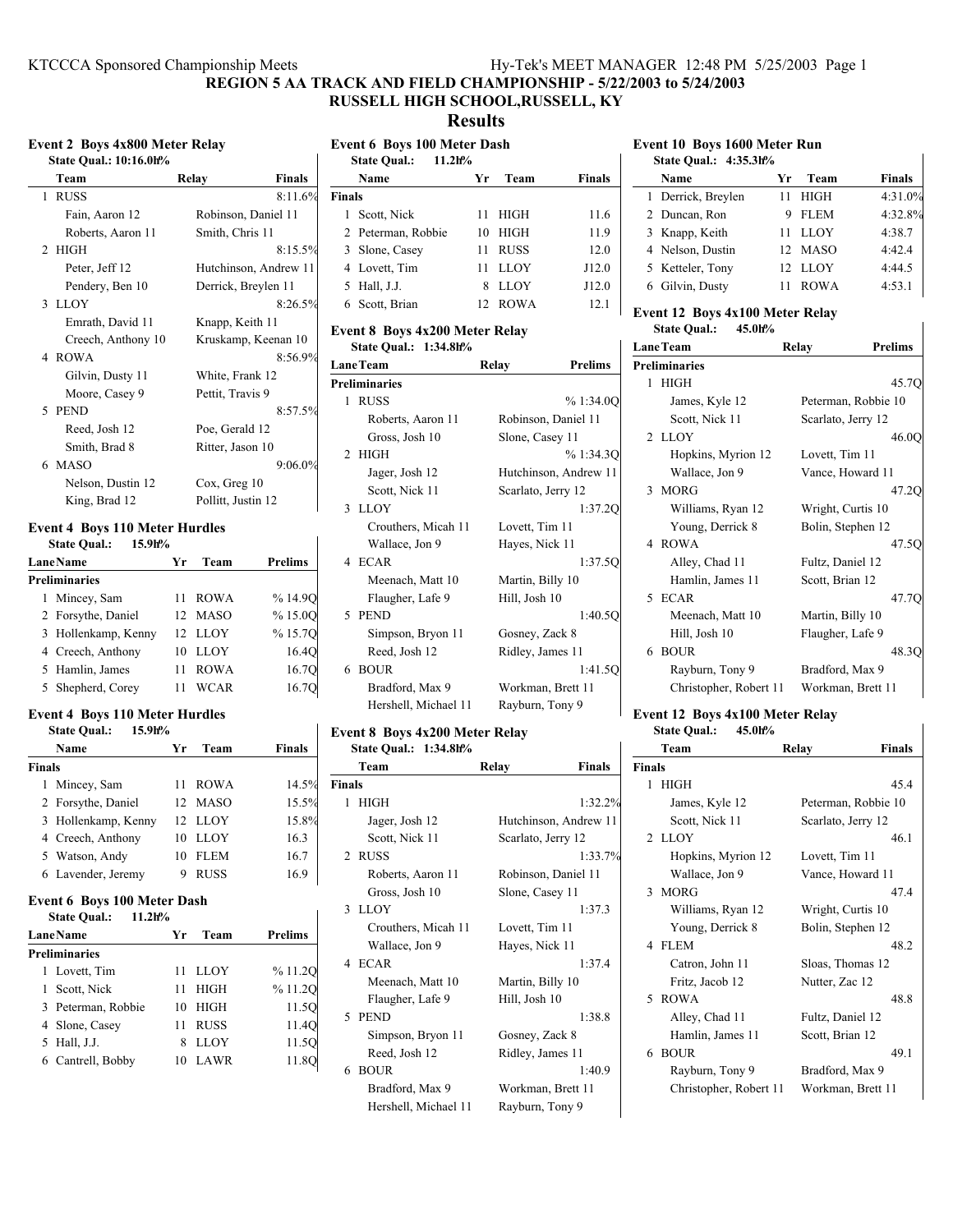## **REGION 5 AA TRACK AND FIELD CHAMPIONSHIP - 5/22/2003 to 5/24/2003**

# **RUSSELL HIGH SCHOOL,RUSSELL, KY**

**Results**

| <b>Event 14 Boys 400 Meter Dash</b><br><b>State Qual.:</b><br>52.0h% |                                                  |    |             |         |  |  |  |
|----------------------------------------------------------------------|--------------------------------------------------|----|-------------|---------|--|--|--|
|                                                                      | <b>Prelims</b><br><b>Lane Name</b><br>Team<br>Уr |    |             |         |  |  |  |
|                                                                      | Preliminaries                                    |    |             |         |  |  |  |
|                                                                      | Greene, Donald                                   |    | 12 FLEM     | % 50.3O |  |  |  |
|                                                                      | 2 Jager, Josh                                    | 12 | HIGH        | % 51.30 |  |  |  |
|                                                                      | 3 Smith, Chris                                   | 11 | <b>RUSS</b> | 52.60   |  |  |  |
|                                                                      | 4 Hall, J.J.                                     | 8  | <b>LLOY</b> | 53.4O   |  |  |  |
|                                                                      | 5 Fain, Aaron                                    | 12 | <b>RUSS</b> | 54.3O   |  |  |  |
|                                                                      | 6 Flaugher, Lafe                                 | 9  | <b>ECAR</b> | 54.4O   |  |  |  |
|                                                                      | 6 Forsythe, Daniel                               |    | 12 MASO     | 54.4    |  |  |  |

## **Event 14 Boys 400 Meter Dash**

|               | 52.0h%<br><b>State Qual.:</b> |    |             |               |
|---------------|-------------------------------|----|-------------|---------------|
|               | Name                          | Уr | Team        | <b>Finals</b> |
| <b>Finals</b> |                               |    |             |               |
| 1             | Jager, Josh                   |    | 12 HIGH     | 49.1%         |
|               | 2 Greene, Donald              |    | 12 FLEM     | 49.5%         |
|               | 3 Hall, J.J.                  | 8  | <b>LLOY</b> | 52.3          |
|               | 4 Fain, Aaron                 |    | 12 RUSS     | 53.5          |
|               | 5 Flaugher, Lafe              | 9  | <b>ECAR</b> | 54.7          |
|               | 6 Williams, Ryan              |    | 12 MORG     | 56.1          |
|               |                               |    |             |               |

#### **Event 16 Boys 300 Meter Hurdles State Qual.: 41.9h%**

| state Qual |                      |    |             |                |
|------------|----------------------|----|-------------|----------------|
|            | <b>Lane Name</b>     | Уr | Team        | <b>Prelims</b> |
|            | <b>Preliminaries</b> |    |             |                |
|            | 1 Mincey, Sam        |    | 11 ROWA     | % 39.70        |
|            | 2 Hollenkamp, Kenny  |    | 12 LLOY     | 42.30          |
|            | 3 Creech, Anthony    | 10 | LLOY        | 42.1O          |
|            | 4 Hamlin, James      | 11 | <b>ROWA</b> | 42.70          |
|            | 5 Robinson, Daniel   | 11 | <b>RUSS</b> | 42.70          |
|            | 6 Roberts, Aaron     |    | <b>RUSS</b> | 43.20          |

#### **Event 16 Boys 300 Meter Hurdles State Qual.: 41.9h%**

|               | Name                | Уr | Team        | <b>Finals</b> |
|---------------|---------------------|----|-------------|---------------|
|               |                     |    |             |               |
| <b>Finals</b> |                     |    |             |               |
|               | 1 Mincey, Sam       | 11 | ROWA        | 37.5%         |
|               | 2 Hollenkamp, Kenny |    | 12 LLOY     | 40.8%         |
|               | 3 Robinson, Daniel  | 11 | <b>RUSS</b> | 41.1%         |
|               | 4 Hamlin, James     | 11 | <b>ROWA</b> | 41.7%         |
|               | 5 Creech, Anthony   | 10 | LLOY        | 42.4          |
|               | 6 Meenach, Matt     | 10 | <b>ECAR</b> | 42.7          |

# **Event 18 Boys 800 Meter Dash**

| <b>State Oual.: 2:02.0h%</b> |                   |               |
|------------------------------|-------------------|---------------|
| Name                         | Team<br>Уr        | <b>Finals</b> |
| 1 Greene, Donald             | 12 FLEM           | 2:00.3%       |
| 2 Hutchinson, Andrew         | <b>HIGH</b><br>11 | 2:01.3%       |
| 3 Derrick, Breylen           | HIGH<br>11        | 2:01.7%       |
| 4 Emrath, David              | LLOY<br>11        | 2:03.6        |
| 5 Kruskamp, Keenan           | LLOY<br>10        | 2:04.3        |
| 6 Fain, Aaron                | <b>RUSS</b>       | 2:05.3        |

**Event 20 Boys 200 Meter Dash State Qual.: 23.0h% LaneName Team** Prelims **Preliminaries** 1 Jager, Josh 12 HIGH % 22.6Q 2 Hollenkamp, Kenny 12 LLOY 23.2Q 3 Hall, J.J. 8 LLOY 23.3Q 4 23.4Q Scott, Nick 11 HIGH 5 Slone, Casey 11 RUSS 24.3Q 6 24.5Q Wright, Curtis 10 MORG

# **Event 20 Boys 200 Meter Dash State Qual.: 23.0h%**

| Name                | Yг | Team        | Finals |
|---------------------|----|-------------|--------|
| <b>Finals</b>       |    |             |        |
| Jager, Josh<br>L    |    | 12 HIGH     | 22.5%  |
| 2 Hollenkamp, Kenny |    | 12 LLOY     | 22.7%  |
| 3 Hall, J.J.        |    | LLOY        | 23.1   |
| 4 Scott, Nick       | 11 | HIGH        | 23.3   |
| 5 Slone, Casey      | 11 | <b>RUSS</b> | 23.8   |
| 6 Hill, Josh        | 10 | <b>ECAR</b> | 24.2   |

#### **Event 22 Boys 3200 Meter Run State Qual.: 10:16.0h%**

| Name               | Team<br>Уr       | <b>Finals</b> |
|--------------------|------------------|---------------|
| 1 Knapp, Keith     | LLOY             | 10:02.0%      |
| 2 Derrick, Breylen | HIGH             | 10:29.8       |
| 3 Duncan, Ron      | <b>FLEM</b>      | 10:42.4       |
| 4 Ketteler, Tony   | 12 LLOY          | 10:48.6       |
| 5 Moore, Casey     | <b>ROWA</b>      | 11:13.6       |
| 6 Williams, Landon | <b>RUSS</b><br>9 | 11:26.7       |
|                    |                  |               |

## **Event 24 Boys 4x400 Meter Relay State Qual.: 3:33.4h%**

| <b>LaneTeam</b> |                      | Relay              | <b>Prelims</b>        |
|-----------------|----------------------|--------------------|-----------------------|
|                 | <b>Preliminaries</b> |                    |                       |
|                 | 1 LLOY               |                    | %3:33.2O              |
|                 | Hollenkamp, Kenny 12 | Hall, J.J. 8       |                       |
|                 | Kruskamp, Keenan 10  | Emrath, David 11   |                       |
|                 | 2 HIGH               |                    | 3:37.60               |
|                 | Jager, Josh 12       |                    | Hutchinson, Andrew 11 |
|                 | Scarlato, Jerry 12   | Smithson, Chuck 11 |                       |
|                 | 3 RUSS               |                    | 3:33.8O               |
|                 | Fain, Aaron 12       |                    | Robinson, Daniel 11   |
|                 | Roberts, Aaron 11    |                    | McKenzie, Kaleb 11    |
|                 | 4 ECAR               |                    | 3:38.8O               |
|                 | Burton, Patrick 10   | Martin, Billy 10   |                       |
|                 | Hill, Josh 10        | Flaugher, Lafe 9   |                       |
|                 | 5 PEND               |                    | 3:44.0O               |
|                 | Reed, Josh 12        | Smith, Brad 8      |                       |
|                 | Gosney, Zack 8       | Simpson, Bryon 11  |                       |
|                 | 6 MASO               |                    | 3:49.70               |
|                 | Forsythe, Daniel 12  | Nelson, Dustin 12  |                       |
|                 | King, Brad 12        | Pollitt, Justin 12 |                       |
|                 |                      |                    |                       |

| <b>Event 24 Boys 4x400 Meter Relay</b><br>State Qual.: 3:33.4h% |                       |               |  |  |  |
|-----------------------------------------------------------------|-----------------------|---------------|--|--|--|
| Team                                                            | Relay                 | <b>Finals</b> |  |  |  |
| <b>Finals</b>                                                   |                       |               |  |  |  |
| 1 LLOY                                                          |                       | 3:26.3%       |  |  |  |
| Hollenkamp, Kenny 12                                            | Hall, J.J. 8          |               |  |  |  |
| Kruskamp, Keenan 10                                             | Emrath, David 11      |               |  |  |  |
| $2$ HIGH                                                        |                       | 3:29.5%       |  |  |  |
| Jager, Josh 12                                                  | Hutchinson, Andrew 11 |               |  |  |  |
| Scarlato, Jerry 12                                              | Smithson, Chuck 11    |               |  |  |  |
| 3 RUSS                                                          |                       | 3:33.2%       |  |  |  |
| Fain, Aaron 12                                                  | Robinson, Daniel 11   |               |  |  |  |
| Roberts, Aaron 11                                               | McKenzie, Kaleb 11    |               |  |  |  |
| 4 PEND                                                          |                       | 3:34.0        |  |  |  |
| Reed, Josh 12                                                   | Smith, Brad 8         |               |  |  |  |
| Gosney, Zack 8                                                  | Simpson, Bryon 11     |               |  |  |  |
| 5 ECAR                                                          |                       | 3:44.8        |  |  |  |
| Meenach, Matt 10                                                | Martin, Billy 10      |               |  |  |  |
| Wilburn. Josh 9                                                 | Burton. Patrick 10    |               |  |  |  |

6 3:45.4 ROWA Pettit, Travis 9 White, Frank 12 Hamlin, James 11 Gilvin, Dusty 11

# **Event 26 Boys Shot Put**

| <b>State Qual.:</b> | 45-10%          |             |           |
|---------------------|-----------------|-------------|-----------|
| Name                | Yr              | Team        | Finals    |
| 1 Fryman, Andy      |                 | 12 MASO     | 63-06.75% |
| 2 Fultz, Daniel     |                 | 12 ROWA     | 51-09.00% |
| 3 Hopkins, Myrion   |                 | 12 LLOY     | 49-04.75% |
| 4 Healy, Brian      |                 | 12 HIGH     | 47-01.50% |
| 5 Collier, Justin   | 12 <sub>1</sub> | <b>BOUR</b> | 45-07.50  |
| 6 Haas, Ryan        | 12.             | HIGH        | 41-11.50  |

# **Event 28 Boys Discus Throw**

| <b>State Oual.: 134-02%</b> |                   |               |
|-----------------------------|-------------------|---------------|
| Name                        | Team<br>Уr        | <b>Finals</b> |
| 1 Fryman, Andy              | 12 MASO           | 183-08%       |
| 2 Sester, Sean              | <b>HIGH</b><br>11 | 134-06%       |
| 3 Fultz, Daniel             | 12 ROWA           | 125-03        |
| 4 Shrout, Tyler             | <b>FLEM</b><br>11 | 124-02        |
| 5 Knapp, Daniel             | LLOY<br>10        | 120-01        |
| 6 Lucas, Jason              | <b>ECAR</b>       | 120-00        |

#### **Event 30 Boys Long Jump**<br>State Ought 20,00% **State Qual.**

| state Qual.:<br>40-00%                                                |                  |    |             |               |  |
|-----------------------------------------------------------------------|------------------|----|-------------|---------------|--|
|                                                                       | Name             | Уr | Team        | <b>Finals</b> |  |
| 1                                                                     | Sloas, Thomas    |    | 12 FLEM     | 20-08.50%     |  |
|                                                                       | 2 Williams, Ryan |    | 12 MORG     | 20-06.75%     |  |
|                                                                       | 3 Scott, Brian   |    | 12 ROWA     | 20-05.50      |  |
|                                                                       | 4 Kramer, T.J.   | 11 | <b>HIGH</b> | 20-05.00      |  |
|                                                                       | 5 Gross, Josh    | 10 | <b>RUSS</b> | 20-01.25      |  |
|                                                                       | 6 Fryman, Andy   |    | 12 MASO     | 19-01.75      |  |
| <b>Event 32 Boys Triple Jump</b><br>$42 - 06%$<br><b>State Qual.:</b> |                  |    |             |               |  |
|                                                                       | Name             | Yг | Team        | Finals        |  |

 $\mathbf{I}$ 

| Name          | Yr Team | <b>Finals</b> |
|---------------|---------|---------------|
| 1 Mincey, Sam | 11 ROWA | 43-04.00%     |